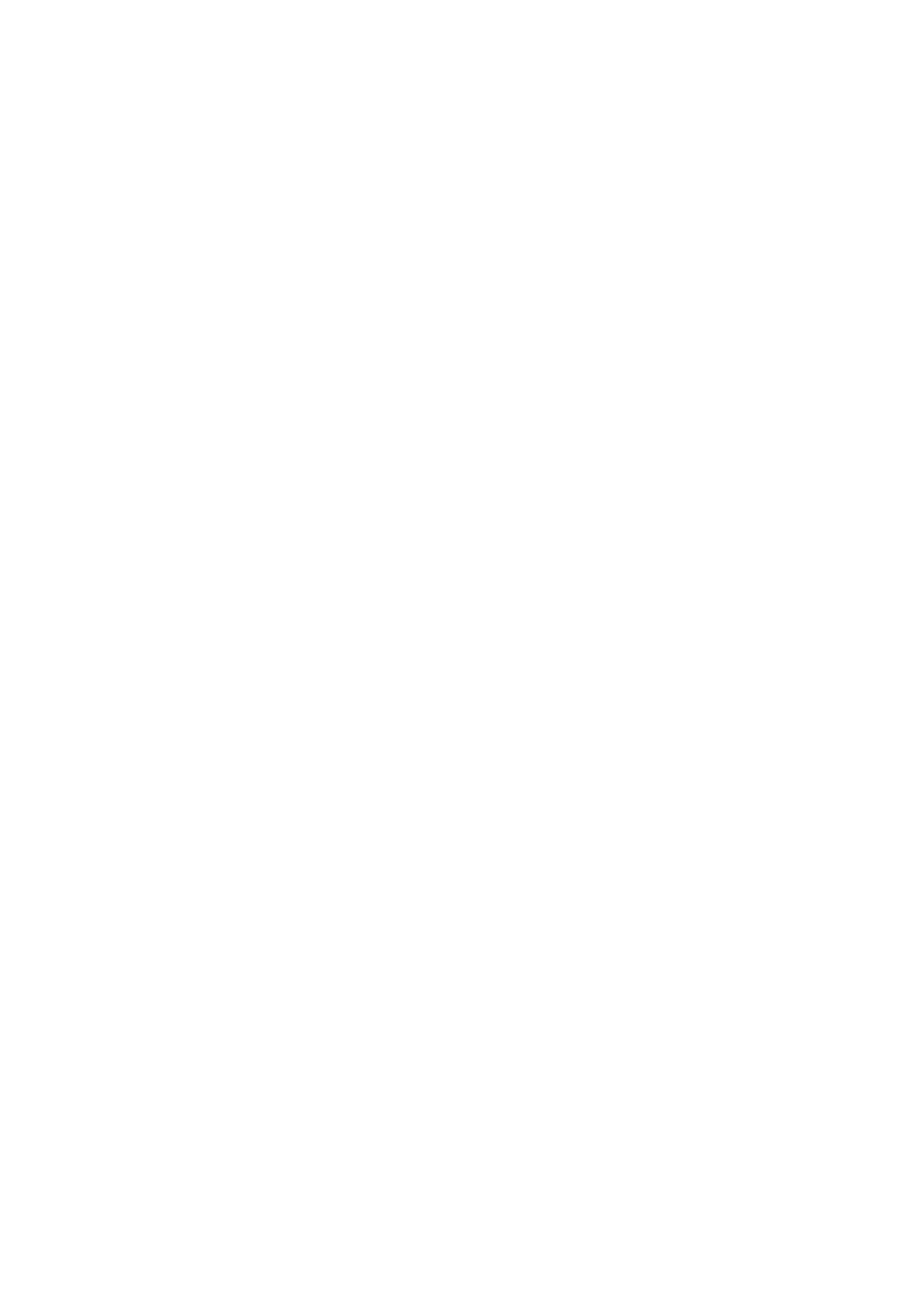

### Response of the European Law Institute

## **European Commission's Public Consultation on the Initiative on the Cross-Border Protection of Vulnerable Adults**

Christiana Fountoulakis Gerald Mäsch Elena Bargelli Pietro Franzina Adrian Ward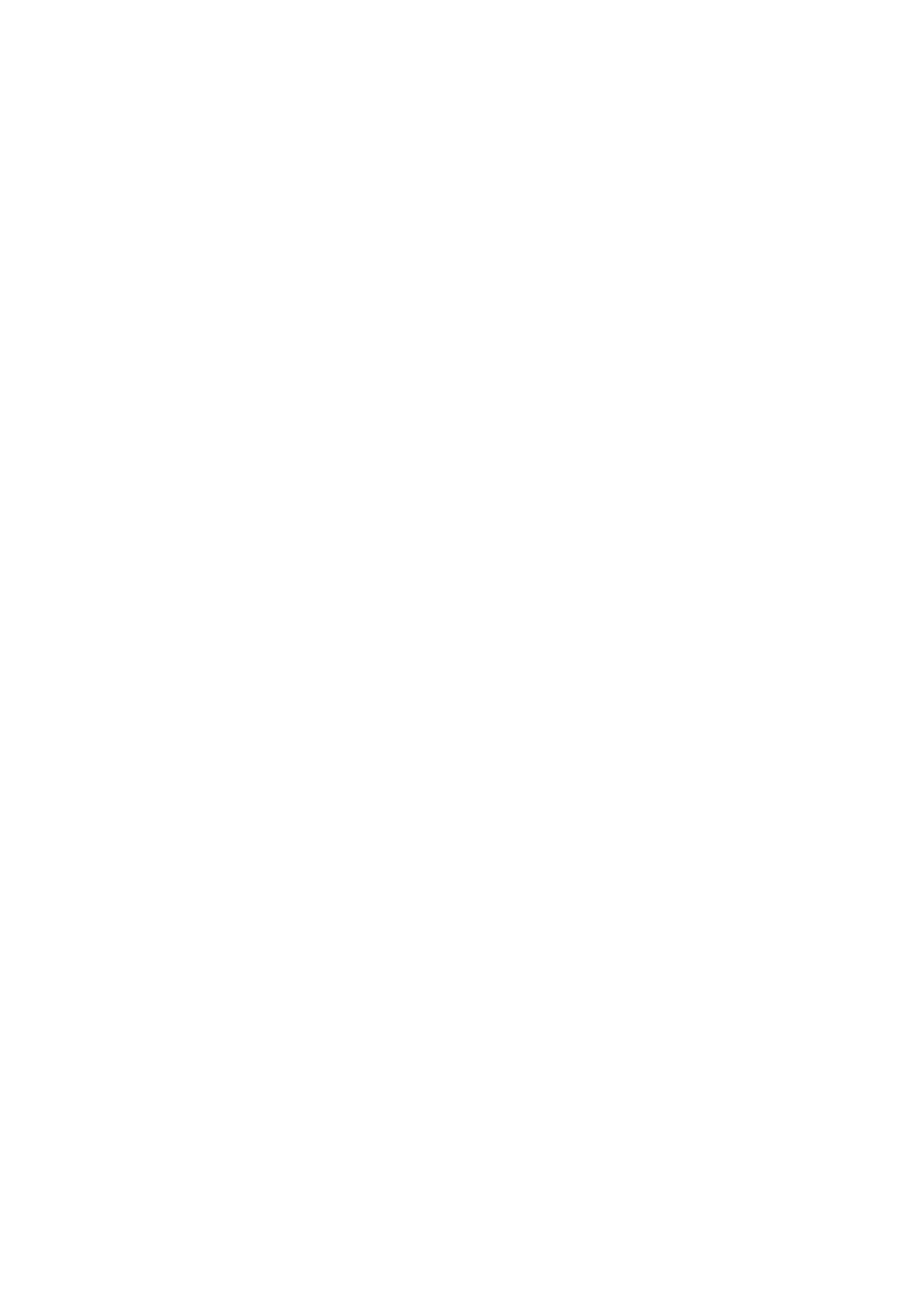#### **The European Law Institute**

The European Law Institute (ELI) is an independent non-profit organisation established to initiate, conduct and facilitate research, make recommendations and provide practical guidance in the field of European legal development. Building on the wealth of diverse legal traditions, its mission is the quest for better law-making in Europe and the enhancement of European legal integration. By its endeavours, ELI seeks to contribute to the formation of a more vigorous European legal community, integrating the achievements of the various legal cultures, endorsing the value of comparative knowledge, and taking a genuinely pan-European perspective. As such, its work covers all branches of the law: substantive and procedural; private and public.

ELI is committed to the principles of comprehensiveness and collaborative working, thus striving to bridge the oft-perceived gap between the different legal cultures, between public and private law, as well as between scholarship and practice. To further that commitment it seeks to involve a diverse range of personalities, reflecting the richness of the legal traditions, legal disciplines and vocational frameworks found throughout Europe. ELI is also open to the use of different methodological approaches and to canvassing insights and perspectives from as wide an audience as possible of those who share its vision.

President: Pascal Pichonnaz First Vice-President: Lord John Thomas Second Vice-President: Anne Birgitte Gammeljord Treasurer: Pietro Sirena Speaker of the Senate: Reinhard Zimmermann Secretary-General: Vanessa Wilcox

Scientific Director: Christiane Wendehorst

European Law Institute Secretariat Schottenring 16/175 1010 Vienna Austria Tel.: + 43 1 4277 22101 Mail: [secretariat@europeanlawinstitute.eu](mailto:secretariat%40europeanlawinstitute.eu?subject=)  Website: [www.europeanlawinstitute.eu](http://www.europeanlawinstitute.eu)

ISBN: 978-3-9505192-4-2 © European Law Institute 2022 Cover image: Shutterstock

This publication was co-funded by the European Union's Justice Programme. Acknowledgment is also due to the University of Vienna which has generously hosted the ELI Secretariat under successive Framework Cooperation Agreements since 2011.



**Supported by** the European Union

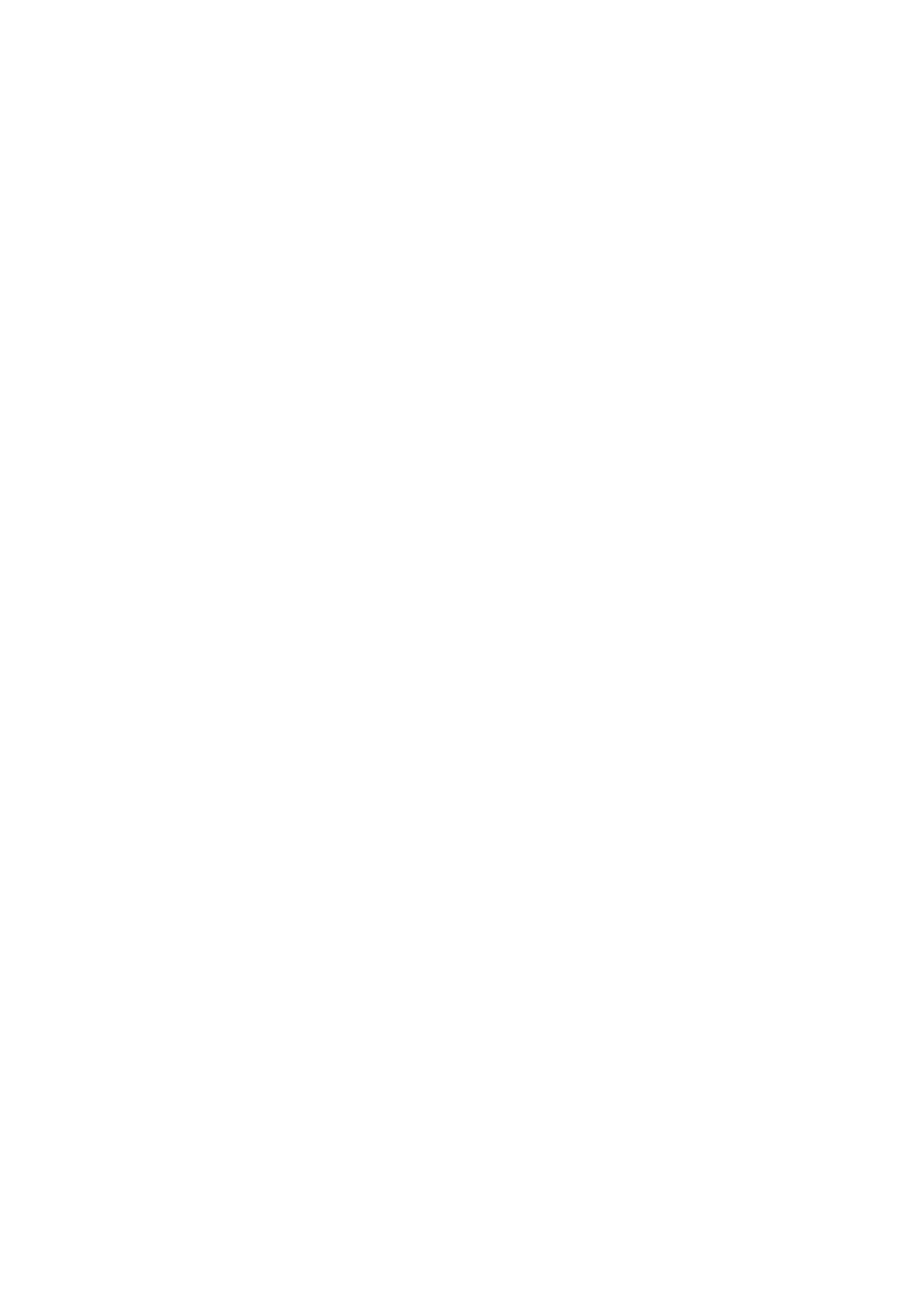### **Table of Contents**

| <b>Introduction</b>                                                                                                    | 9  |
|------------------------------------------------------------------------------------------------------------------------|----|
| Part 1: The 2020 ELI Report                                                                                            | 11 |
| A. General Remarks                                                                                                     | 11 |
| <b>B. The Need to Take Action</b>                                                                                      | 11 |
| C. A Lack of Uniformity Rules on Private International Law                                                             | 11 |
| D. Harmonising Rules of Private International Law is in Line with the Fundamental Values of<br>the EU                  | 12 |
| E. Article 81 of the Treaty on the Functioning of the European Union (TFEU) as the Legal<br><b>Basis for EU Action</b> | 12 |
| F. EU Law Should Draw on the Same Principles Underlying the Hague Convention                                           | 12 |
| G. Making Use of Both Internal and External Competences                                                                | 12 |
| H. Accession to the Hague Convention                                                                                   | 13 |
| I. An EU Regulation Supplementing the Hague Convention                                                                 | 13 |
| J. Content of the Proposed EU Regulation                                                                               | 13 |
| <b>Part 2: Additional Recommendations</b>                                                                              | 14 |
| A. Need for an Online ECPR Register                                                                                    | 14 |
| B. Promotion of the Use of Advance Directives                                                                          | 15 |
| C. Inclusion of a Conflicts Rule on Ex Lege Powers of Representation                                                   | 17 |
| D. Abolition of Exequatur Procedures                                                                                   | 18 |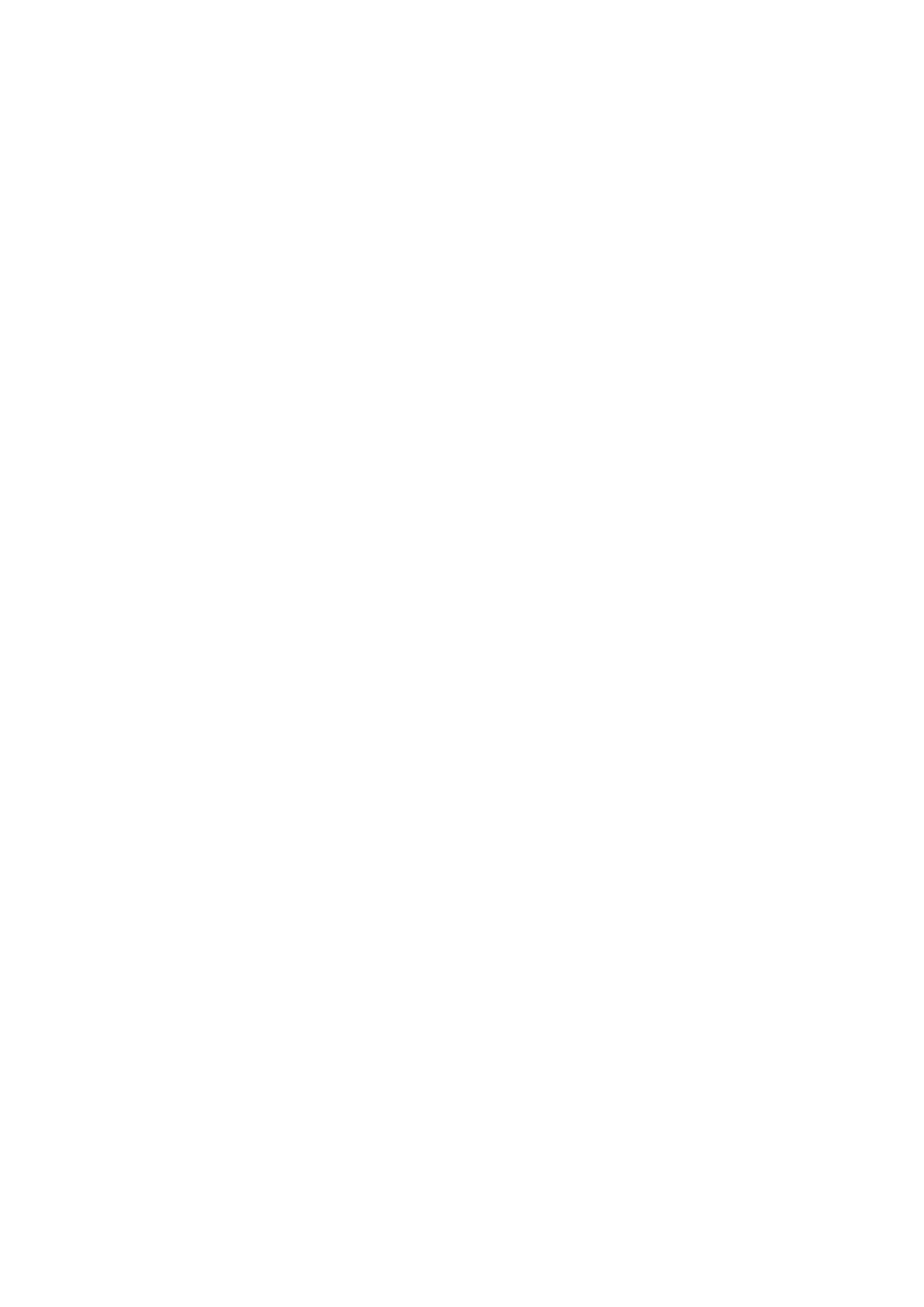## <span id="page-8-0"></span>**Introduction**

ELI welcomes the opportunity to respond to the public consultation of the European Commission on the cross-border protection of vulnerable adults in the European Union (EU).<sup>1</sup> The Commission invited relevant stakeholders to express their views on how 'to harmonise and simplify the legal rules for the designation of the court having jurisdiction in a cross-border case, the law applicable to the case and the recognition of foreign measures of protection'2 and on how 'to facilitate cooperation between EU Member States and speed up the processing of crossborder cases<sup>'3</sup>

ELI considers the issues raised by the European Commission as both important and topical. As the European Commission points out in its survey, the European population is ageing. More and more adults require assistance in the protection of their health, personal, or financial matters owing to an impairment of their personal abilities. Many adults are even unable to protect their interests due to advanced incapacity. At the same time, mobility within the EU is steadily increasing. Many people move from one EU Member State to another, or own property or other assets in an EU country other than the one where they live. There are a multiplicity of situations in which vulnerable adults cross borders within the EU. From a legal perspective, cross-border situations involving vulnerable adults raise numerous questions. The law on the protection of vulnerable adults is not harmonised and varies from one EU Member State to another. The differences are often considerable. Some EU countries provide for instruments enhancing the self-determination of vulnerable people, while others do not. Some Member States grant family members, in particular, ex lege powers of representation, others do not. Guardianship, curatorship, and other measures differ greatly from one country to another, both with regard to the conditions under which such measures are taken as well as their scope, their exercise and their control by the court. There are also important differences as to the authority deciding on questions and measures of protection. These relate to the nature and status of such authority, which can be judicial or administrative, in particular, but also the procedure applicable before the authority as well as the possibilities of appeal. Not only do the laws on the protection of vulnerable adults differ considerably within the EU, but European common rules on cooperation among authorities are also lacking as are European common rules on the determination of the competence of authorities, on the cross-border recognition and enforcement of protective measures and, last but not least, on the determination of applicable law.

Issues of cooperation, competence, recognition and applicable law in relation to vulnerable adults in international matters are addressed in the Hague Convention of 13 January 2000 on the International Protection of Adults (hereinafter: the Hague Convention),<sup>4</sup> which, as the European Commission points out, has so far been ratified by only ten EU Member States.

ELI has addressed the issue in its report on 'The Protection of Adults in International Situations', published in 2020 (hereinafter: the 2020 ELI Report).<sup>5</sup> The Report deals extensively with questions which are now raised by the European Commission in its

<sup>1</sup> European Commission, 'Civil Judicial Cooperation – EU-wide Protection for Vulnerable Adults' <https://ec.europa.eu/info/law/better-regulation/ have-your-say/initiatives/12965-Civil-judicial-cooperation-EU-wide-protection-for-vulnerable-adults\_en> accessed 24 March 2022.

<sup>&</sup>lt;sup>2</sup> European Commission, 'Civil Judicial Cooperation – EU-wide Protection for Vulnerable Adults' <https://ec.europa.eu/info/law/better-regulation/ have-your-say/initiatives/12965-Civil-judicial-cooperation-EU-wide-protection-for-vulnerable-adults/public-consultation\_en> accessed 24 March 2022.

<sup>&</sup>lt;sup>3</sup> European Commission, 'Civil Judicial Cooperation – EU-wide Protection for Vulnerable Adults' <https://ec.europa.eu/info/law/better-regulation/ have-your-say/initiatives/12965-Civil-judicial-cooperation-EU-wide-protection-for-vulnerable-adults/public-consultation\_en> accessed 24 March 2022.

<sup>4</sup> Hague Convention of 13 January 2000 on the International Protection of Adults (entered into force on 1 January 2009).

 $^5$  European Law Institute, 'The Protection of Adults in International Situations. Report of the European Law Institute' <www.europeanlawinstitute.eu/ fileadmin/user\_upload/p\_eli/Publications/ELI\_Protection\_of\_Adults\_in\_International\_Situations.pdf> accessed 24 March 2022.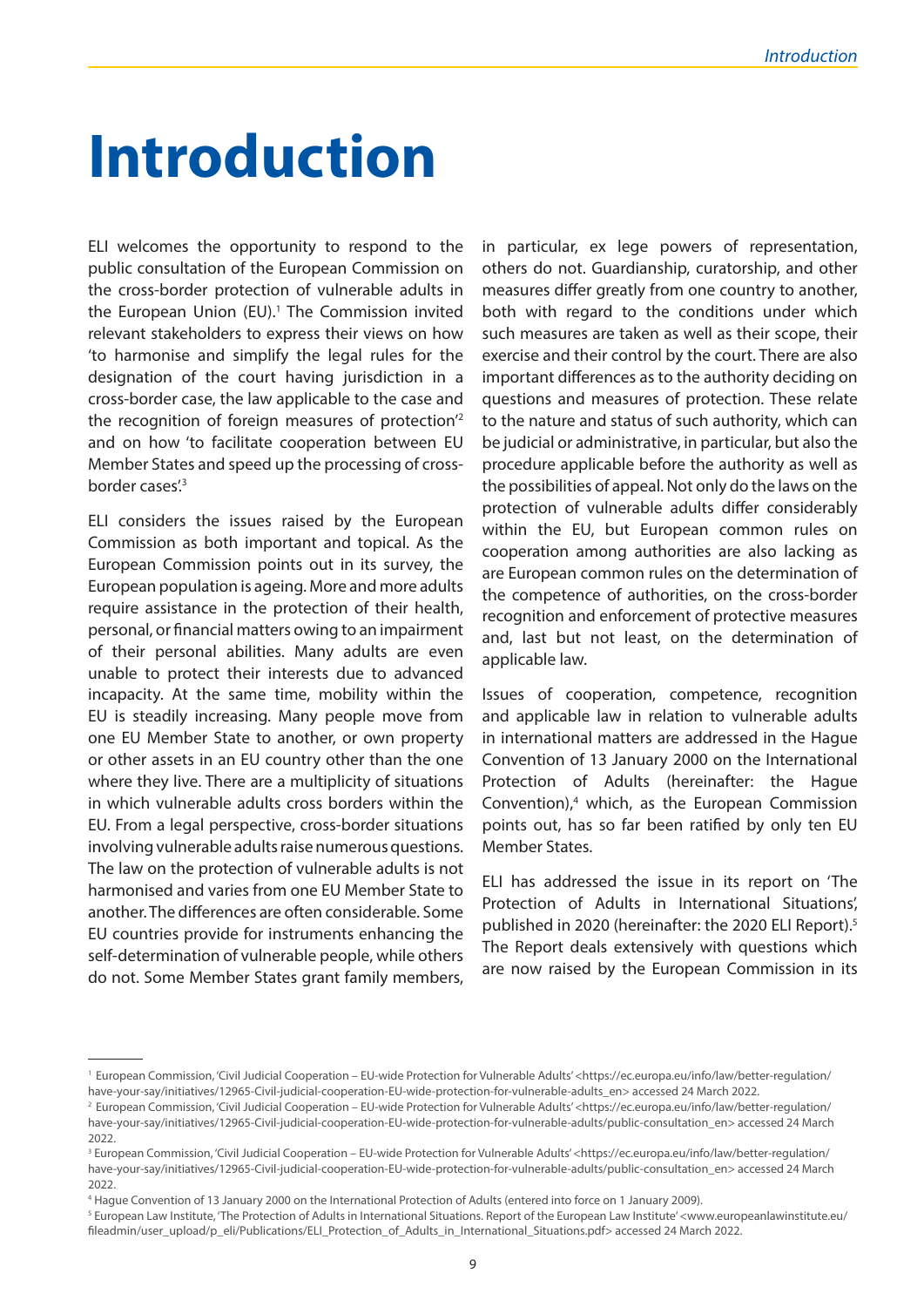survey. In particular, it addresses the question of how to ensure that all EU Member States sign the Hague Convention as well as the issue of legislative measures to be adopted by the EU to complement the Hague Convention and enhance its operation between Member States. The 2020 ELI Report proposes a number of measures that could be taken on a European level in order to enhance selfdetermination and the protection of vulnerable adults in cross-border situations.

The present response to the survey of the European Commission relies on the 2020 ELI Report. ELI reiterates the recommendations made in that Report, in particular in light of the fact that it was approved and published as recently as 2020. Therefore, the current response will draw from the main findings of the 2020 ELI Report in the first place and will subsequently address certain issues which received less attention in the 2020 Report, both at the level of substantive law and conflict of laws, but which ELI believes should be addressed by EU legislative measures seeking to promote better cross-border protection of vulnerable adults.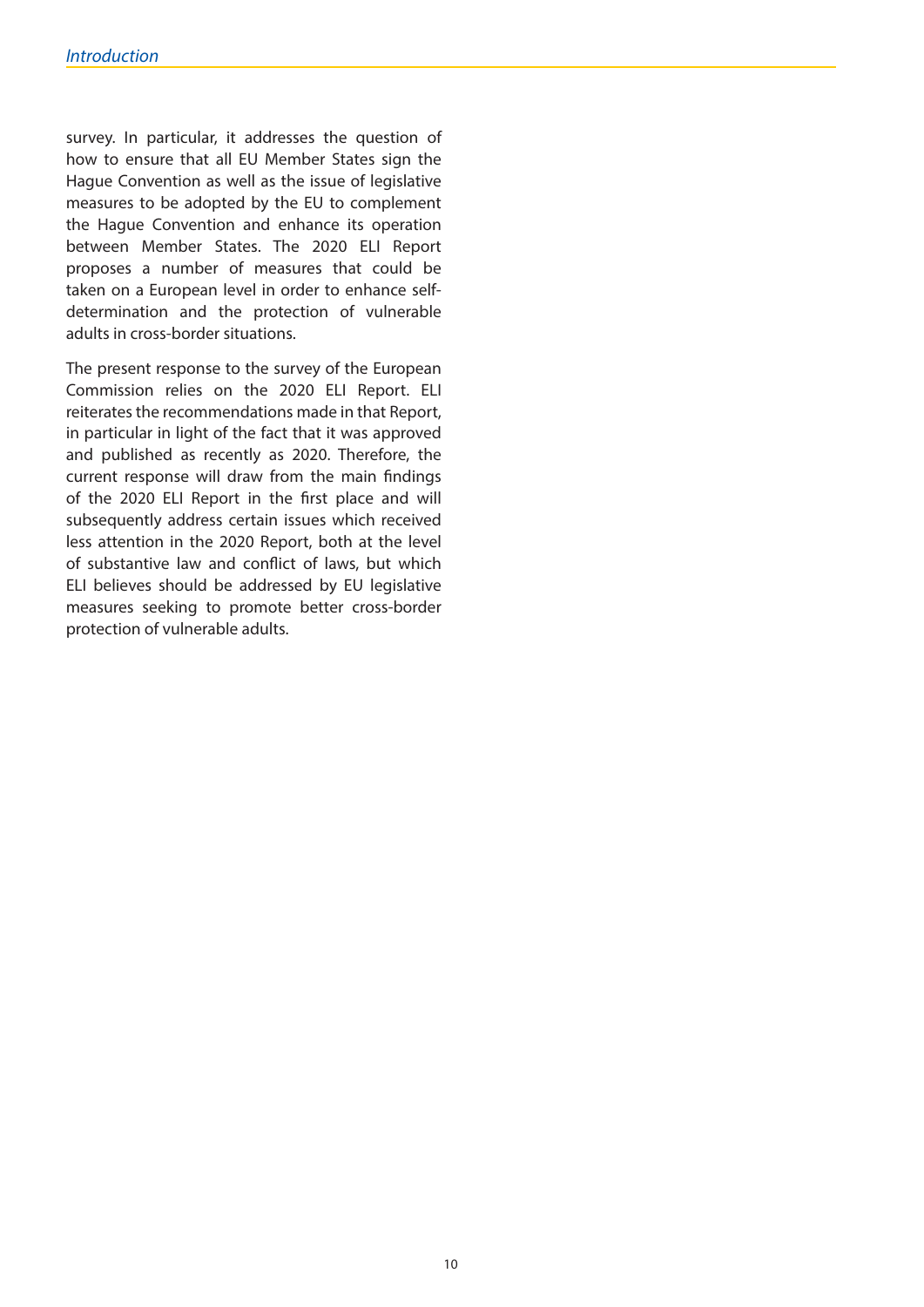# <span id="page-10-0"></span>**Part 1: The 2020 ELI Report**

#### **A. General Remarks**

In 2017, ELI launched a project on 'The Protection of Adults in International Situations'. The project was completed and published in 2020. The aim was to identify measures which the EU could take to enhance the protection of vulnerable adults who have interests in, and ties with, two or more Member States, for example, adults who move their habitual residence from one State to another, or adults who own property situated in another Member State.

The 2020 ELI Report reads that the term 'adults' refers to persons aged 18 and over who are not in a position to protect their personal and/or financial interests due to an impairment or inadequacy of their personal capacities. The term 'protection' is to be understood in a broad sense. It includes all private arrangements which an adult can make with regard to the loss of autonomy, such as a lasting power of attorney, a *mandat de protection future*, or a *Vorsorgevollmacht*. It also includes measures which a competent authority may take, either by appointing a guardian to assist or represent the person concerned, or by confirming, monitoring and enforcing private arrangements with a view to assisting an adult in exercising their legal capacity (eg, by appointing a guardian or other person charged to assist the adult in making certain decisions). The present response adopts the above definitions.

The 2020 ELI Report stresses a number of points which the present ELI response to the survey of the European Commission endorses. They will be summarised below:

#### **B. The Need to Take Action**

Adults in need of protection have a fundamental

right to be supported in the exercise of their legal capacity. This right is enshrined in the United Nations Convention on the Rights of Persons with Disabilities (UNCRPD),<sup>6</sup> to which the EU and all its Member States are parties. The European Convention on Human Rights, in conjunction with a number of instruments adopted within the framework of the Council of Europe and in the light of the case law of the European Court of Human Rights, $7$  also calls on States to take appropriate action to ensure that adults concerned receive the support they need to exercise their legal capacity. The EU itself is called upon to play an active role in this regard, in line with the above-mentioned instruments and the Charter of Fundamental Rights of the EU.<sup>8</sup> The persons concerned must be supported in exercising their legal capacity both in domestic situations and in situations with cross-border implications.

#### **C. A Lack of Uniform Rules of Private International Law**

Currently, the protection of adults in international situations in Europe faces two major challenges. First, the substantive and procedural rules in this area vary considerably from one Member State to another. Second, the rules of private international law which apply in this area are largely inconsistent. The Convention of 13 January 2000 on the International Protection of Adults (Hague Convention), adopted within the framework of the Hague Conference on Private International Law, has achieved a degree of harmonisation in this area. Despite the efforts made by the Hague Conference, alongside various stakeholders, the Convention is currently in force only in a limited number of States. At the time of the approval of the 2020 ELI Report, only nine Member States — Austria, Cyprus, the Czech Republic, Estonia,

<sup>6</sup> Convention on the Rights of Persons with Disabilities (adopted on 13 December 2006, entered into force on 3 May 2008) A/RES/61/106 (UNCRPD). 7 European Court of Human Rights, Shtukaturov v Russia (App No 44009/05), judgment of 27 March 2008, available at: <http://hudoc.echr.coe. int>: European Court of Human Rights, Glor v Switzerland (App No 13444/04), judgment of 30 April 2009, available at: <http://hudoc.echr.coe.int>; European Court of Human Rights, Stanev v Bulgaria (App No 36760/06), judgment of 17 January 2012, available at: <http://hudoc.echr.coe.int>. European Court of Human Rights, AN v Lithuania (App No 17280/08), judgment of 31 May 2016, available at:<http://hudoc.echr.coe.int>. <sup>8</sup> Charter of Fundamental Rights of the European Union [2012] OJ C326/391.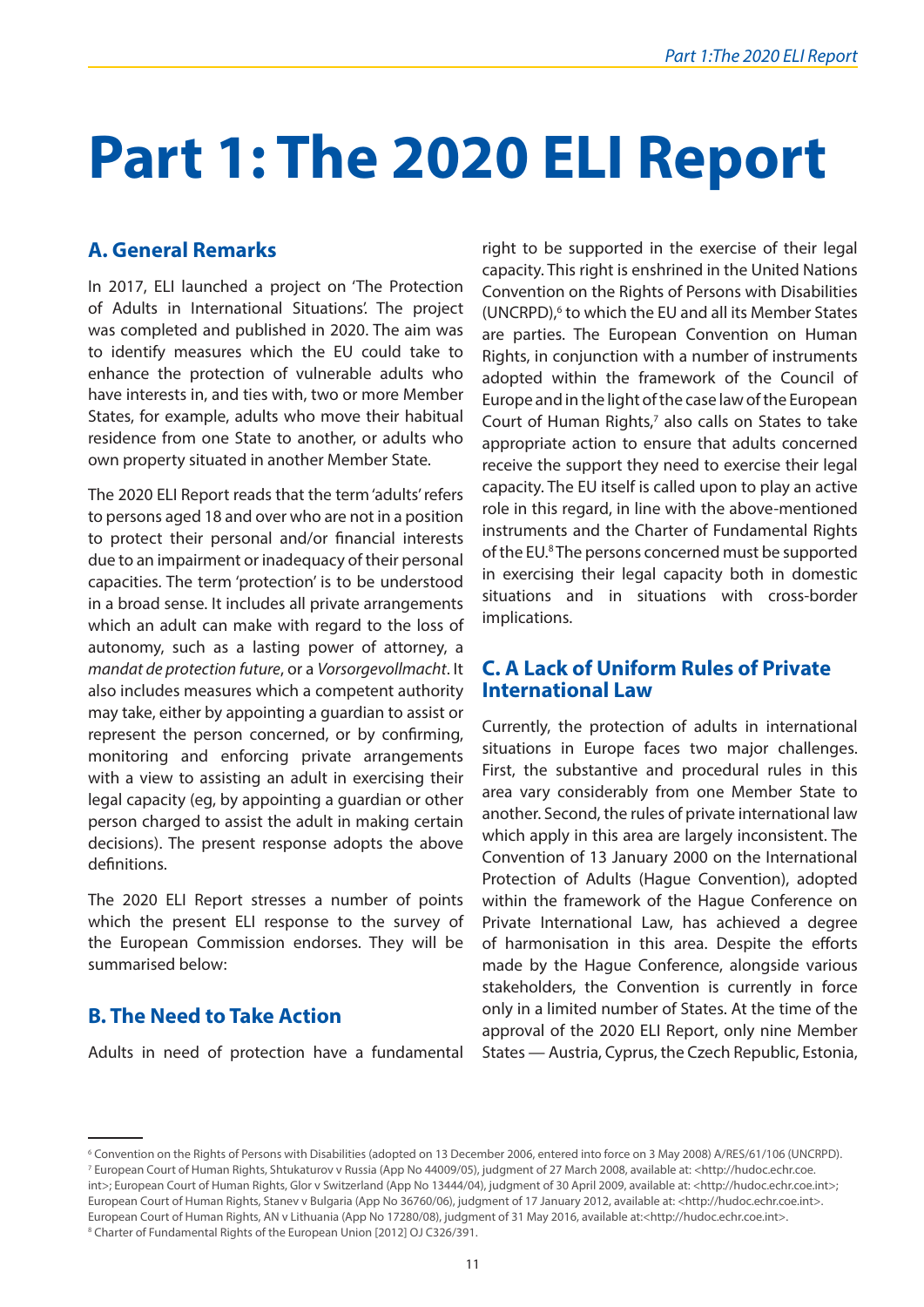<span id="page-11-0"></span>Finland, France, Germany, Latvia and Portugal were parties to the Convention; only one State has since acceded, namely Belgium. This state of affairs is unsatisfactory overall. The lack of uniform rules of private international law is likely to undermine the effectiveness of adult protection in cross-border cases. It affects the ability of the adults concerned to move from one State to another and/or to transfer their assets, as well as their right to move freely within the internal market and thus leads to discrimination. Finally, the absence of uniform private international law rules jeopardises the security of transactions concluded by the adults concerned with third parties and/or their representatives.

#### **D. Harmonising Rules of Private International Law is in Line with the Fundamental Values of the EU**

The EU could, and should, take into account the above concerns. In particular, harmonising private international law rules on the protection of adults at Union level, taking into account the UNCRPD, would be in line with the fundamental values of the Union itself, namely respect for fundamental rights. Such harmonisation would contribute to the creation of an area of freedom, security and justice in Europe and improve the functioning of the internal market. This development would be consistent with the principle of subsidiarity.

#### **E. Article 81 of the Treaty on the Functioning of the European Union (TFEU) as the Legal Basis for EU Action**

The legal basis for EU action is Article 81 TFEU on judicial cooperation in civil matters. The provision empowers the EU to adopt harmonised rules on jurisdiction, applicable law, recognition of judgments and decisions, and cooperation between authorities. Such measures can cover all matters with crossborder implications in the field of civil law, including the protection of adults. According to the 2020 ELI Report, the protection of adults does not fall within the scope of 'family law' within the meaning of Article 81(3) of the TFEU and, accordingly, is not subject to the special procedure provided for under Article 81(3) of the TFEU, which calls for the Council, in establishing such measures, to act unanimously after consulting the European Parliament.

#### **F. EU Law Should Draw on the Same Principles Underlying the Hague Convention**

The EU should take measures to improve the protection of adults in cross-border situations in line with the Hague Convention on the International Protection of Adults. The Hague Convention was drafted against the background of the human rights-based paradigm of disability, which was later enshrined in the UNCRPD, and has proved to work well in practice.<sup>9</sup> When taking action in this area, the EU should draw on the same principles that underpin the Hague Convention. This includes, in particular, the principle that the interests of the adult and respect for their dignity and autonomy are to be given primary consideration, as set out in the preamble of the Hague Convention. Furthermore, the EU should recognise that harmonisation in this area should be sought at both regional and global level. Finally, broad ratification of a uniform text of a universal character, such as the Hague Convention, should be encouraged.

#### **G. Making Use of Both Internal and External Competences**

On the basis of the above, in order to improve the protection of adults in international situations, the EU should consider making use of both internal and external competences. On the external side, the Union should take necessary steps to ensure that the Hague Convention is ratified, or acceded to, by all Member States within a reasonably short period of time. At the same time, the EU should contribute in general to the promotion of the Hague Convention in third countries. At the internal level, the EU should enact legislative measures aimed at improving the operation of the Hague Convention in relations between Member States, in accordance with the objectives of the Hague Convention itself and its underlying principles. Care should be taken not to jeopardise international coherence in this area,

<sup>9</sup> For an in-depth analysis of the Hague Convention's interaction with the UNCRPD, see Sonia E Rolland and Alex Ruck Keene, 'Interpreting the 2000 Hague Convention on the International Protection of Adults Consistently with the 2007 UN Convention on the Rights of Persons with Disabilities' (2021) <www.ohchr.org/Documents/Issues/Disability/Hague-CRPD\_Study.docx>.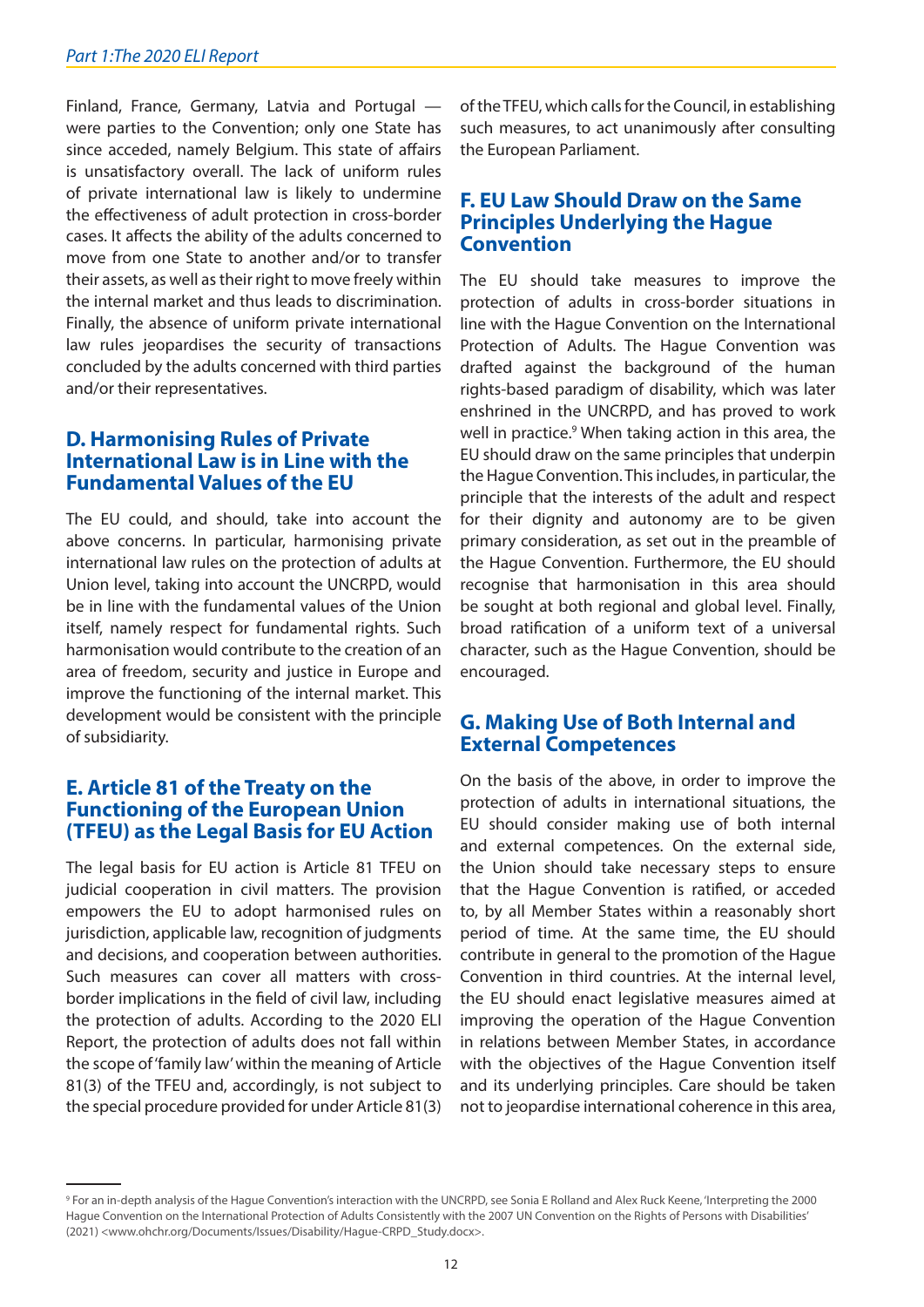<span id="page-12-0"></span>bearing in mind that the adults concerned may move to the Union from outside it and vice versa.

#### **H. Accession to the Hague Convention**

The Union cannot itself become a party to the Hague Convention but the Union can, and should, authorise Member States which have not yet done so to ratify, or accede to, the Hague Convention in their interest. To the extent that the conclusion of the Hague Convention falls within the external competence of the EU, a decision on such an authorisation would lead to the Member States being effectively obliged to ratify, or accede to, the Hague Convention. External competence could be invoked on the basis of Article 216 TFEU, on the grounds that the conclusion of the Convention 'is necessary in order to achieve, within the framework of the Union's policies, one of the objectives referred to in the Treaties'.

#### **I. An EU Regulation Supplementing the Hague Convention**

Internally, the Union should improve the operation of the Hague Convention in relations among Member States by adopting legislation in the form of a Regulation supplementing the Convention (which we propose to refer to as the 'Adult Protection Regulation' hereinafter). The Hague Convention would apply in the Member States as supplemented by the Regulation. It would set out the general rules applicable in the Member States in this area. In intra-EU cases, ie, cases involving the protection of the person or property of an adult habitually resident in a Member State of the EU or cases otherwise involving only two or more Member States, the Hague Convention would apply as supplemented by the suggested Adult Protection Regulation.

#### **J. Content of the Proposed EU Regulation**

Within the framework of the proposed Adult Protection Regulation, various improvements could, in principle, be achieved, two of which will be briefly recalled here. First, the Regulation should include a provision enabling the adult concerned, subject to appropriate safeguards, to choose in advance, at a time when they have capacity, the Member State whose courts will have jurisdiction over their protection. This 'forum selection' should also be possible with respect to the authority which will supervise the guardian (appointed by a court or administrative authority)

or the person acting under a durable (lasting) power of attorney. Second, the Regulation should render it easy for those representing and/or assisting an adult, including under a private mandate, to provide evidence of the existence and scope of their authority in a Member State other than the Member State where such authority has been granted or confirmed. This could be done by introducing a European Certificate of Powers of Representation (ECPR), taking into account the experience gained with the European Certificate of Succession.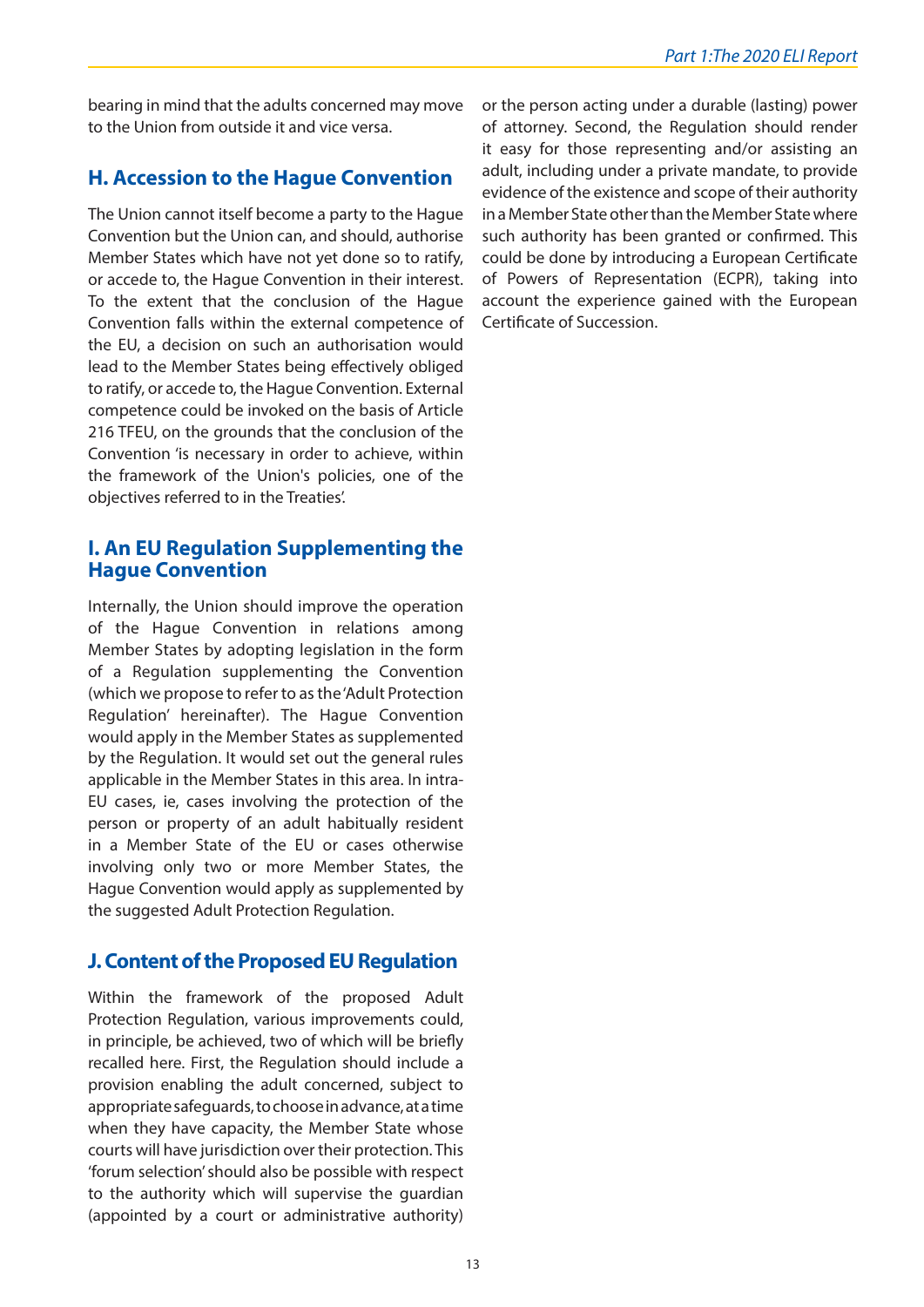# <span id="page-13-0"></span>**Part 2: Additional Recommendations**

#### **A. Need for an Online ECPR Register**

We have outlined the recommendations made by ELI for a ECPR in its 2020 Report. We now develop that proposal further. In accordance with the traditional approach to matters of private international law, the 2000 Hague Convention addresses jurisdiction, applicable law, recognition and enforcement, as well as cooperation. These topics are important and necessary for the work of lawyers, but they point to a cumbersome environment, in which the exercise of measures in cross-border situations is approached as something exceptional and potentially difficult. That does not accord with the modern phenomenon of ever-increasing mobility, particularly within the EU, but also more broadly. Citizens seeking to look after the interests of friends or relatives with impaired capabilities, and who have the authority to do so in their own States, expect to be able to do the same across borders, and become frustrated if they cannot do so. Similarly those on the frontline dealing with such situations, be it counter or call centre staff in financial institutions, frontline medical and social care staff, and others, or their immediate managers to whom they turn for assistance, are also frustrated. They are presented with a document that does not fit their standard instructions. What are they to do?

Above all, those difficulties impinge on the rights and interests of the adult at the centre of such arrangements. Particularly under the influence of the UNCRPD, their rights should be exercisable and their interests safeguarded 'on an equal basis with others' (in the often-repeated phrase of that Convention), without encountering undue barriers or difficulties.

Cross-border issues and requirements should not go beyond effective compliance with the same principles that apply within a State: support for autonomy of the adult, either through arrangements established by the adult or put in place for the benefit of the adult, and the need for protection must be given equal consideration. When a representative has to deal with recognition and enforcement issues and procedures in the course of acting for an adult, the relevant regime has failed. It has become difficult and may require legal advice and action to reach an agreement recognised in another State; and, in the worst case, formal enforcement proceedings may be required to force someone to comply with these agreements, even if they are actually legally enforceable. What all parties want is a different concept, namely that of 'operability'. The role of the representative should – subject to the necessary safeguards – be exercisable in a straightforward manner and should not create undue difficulties or obstacles either for the representative or for the persons with whom he or she has to deal.

The first reaction of a bank clerk or healthcare worker presented with someone other than the adult, asserting a right to represent the adult, is whether they can properly release relevant data without breaching confidentiality and data protection requirements. The next is whether they can accept, and act upon, the instructions and decisions of the adult's representative. Even within States, there is increasing recognition that little protection is afforded by a document produced months, or even only days, after its date of issue. While most representatives act honestly and properly, not all of them do. It is a common experience of those charged with investigating fraud and malfeasance that sometimes, when the appointment of a representative has been ended, powers curtailed, or other sanctions imposed, the representative (or former representative) goes to the bank, produces the document of appointment, withdraws funds, and disappears with them.

There is a growing recognition in States that there needs to be a quick and secure method to check the current status of such a document. Possible solutions are still being planned or are at a relatively early stage of development. As a rule, an up-todate secure platform where basic information can be accessed is needed. Such information should be available online at all times on a platform that guarantees confidentiality and data protection. The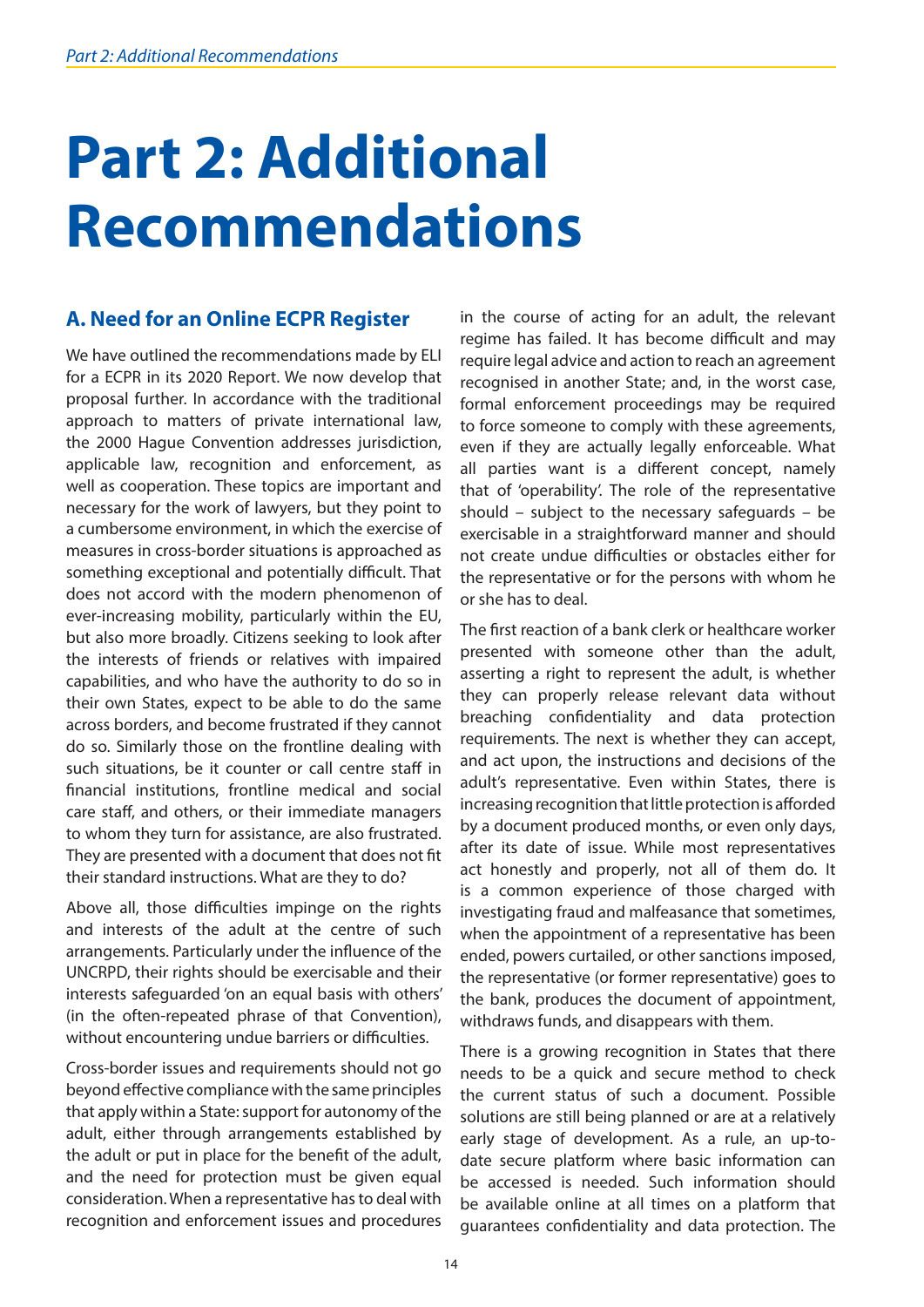<span id="page-14-0"></span>bank employee should be able to access it while a vulnerable adult's representative is still at the counter. A clerk's colleague at a call centre should be able to access it while a vulnerable adult's representative is still on the line. A doctor, who has to make medical treatment decisions for a vulnerable adult that has just been admitted in the middle of the night, must be able to do the same.

The solution envisaged for operation within States, and that is being developed in some of them, is an online system which enables the authority that registers measures and updates the register with relevant subsequent developments, to offer such an online service to those that need it. Greater efficiency would be achieved if that online facility were established and maintained centrally for the EU, accessible in respect of its Member States, and any other States that opt to join it. The computer system at national level would feed updated information to the ECPR Register in real time. It could even direct all enquiries, national as well as cross-border, to the ECPR Register. In the alternative, the EU could create a decentralised system for the interconnection of national registers, modelled on the solution found for national insolvency registers envisaged under Article 25 of the Insolvency Regulation (Recast).<sup>10</sup> Either way, the ECPR system should serve as a central public electronic access point to information in the system, preferably linked to the European e-Justice Portal and providing a search service in all the official languages of the Union.

In relation to any particular measure or certificate, the ECPR Register could be accessed for answers to basic questions such as the following: Is the document still in force? Has it been revoked, or modified? Where there are joint appointees, is an instruction or decision of both required, or can either act individually, or has the appointment of one of them been revoked? Do any particular checks need to be conducted by the person with whom the representative seeks to deal?

While maintaining such a system will not be without cost, the overall savings will be substantial. Skilled staff and busy professionals will not spend time wrestling with procedural requirements, finding answers and perhaps having to seek advice, all of that entailing costs in terms of resources. Once initial capital costs have been met, running costs should not be significantly higher than the combined individual costs of maintaining national databases and of dealing with requests for information relating to those databases. Above all, the legitimate interests of citizens will be better served, as will the interests of those providing services to them.

To avoid misconceptions, it might be useful to underline that the proposed Certificate of Powers of Representation is not intended to represent an alternative to conflict-of-laws rules or rules on the recognition of measures of protection. Like the certificate under the Succession Regulation, $11$ it is intended as a tool that makes it easier for the representative of a vulnerable adult to provide evidence of the existence and scope of their powers.

#### **B. Promotion of the Use of Advance Directives**

The protection of vulnerable adults is based on fundamental principles, such as the right to respect inherent dignity and the right to lead one's life independently and in a self-determined and autonomous manner.<sup>12</sup> The promotion of selfdetermination in the event of a capable adult's future incapacity is arguably the most important goal of legislation geared at the protection of adults; a goal the EU subscribes to.<sup>13</sup>

The most important instruments needed to ensure self-determination in this field are continuing powers of attorney and advance directives. The former consists of authority granted to one or several persons to act for the principal in line with instructions specified in the power of attorney. The latter are instructions given by a capable adult concerning issues that may arise in the event of their incapacity. They allow capable persons to anticipate decisions they will no longer be able to make if they become incapable. Similarly to lasting powers of attorney ('POAs'), advance

<sup>&</sup>lt;sup>10</sup> Regulation (EU) 2015/848 of 20 May 2015 on Insolvency Proceedings (Recast) [2015] OJ L141/19.

<sup>11</sup> Regulation (EU) No 650/2012 of 4 July 2012 on jurisdiction, applicable law, recognition and enforcement of decisions and acceptance and enforcement of authentic instruments in matters of succession and on the creation of a European Certificate of Succession [2012] OJ L201/107. <sup>12</sup> Council of Europe, Recommendation CM/Rec (2014)2, Principle 9, <https://rm.coe.int/1680695bce> (accessed on 24 March 2022); European Committee on Legal Co-operation (CDCJ), 'Enabling Citizens to Plan for Incapacity' (2017)2 final, para 9, < https://rm.coe.int/cdcj-2017-2e-finalrapport-vs-21-06-2018/16808b64ae> (accessed on 24 March 2022).

<sup>&</sup>lt;sup>13</sup> Council of Europe, Recommendation CM/Rec (2014)2, Principle 9, <https://rm.coe.int/1680695bce> (accessed on 24 March 2022).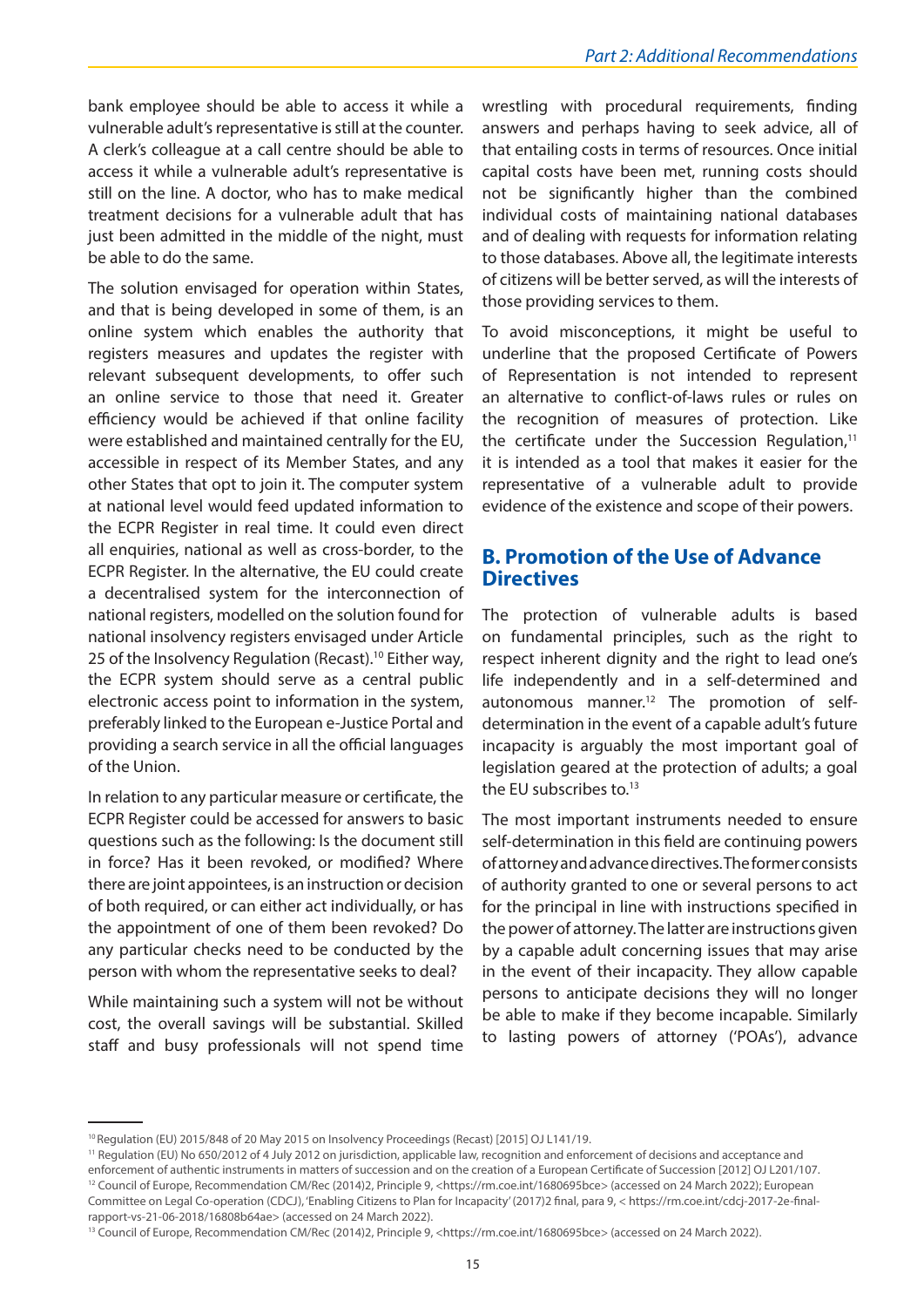directives may refer to matters such as the person's health, welfare, or living situation, the management, or the alienation and liquidation, of assets, etc. The difference as compared to continuing POAs lies in the fact that advance directives are not directed at a specific other person; thus they do not create an agency relationship, but are rather instructions, or wishes, which should be respected by the person, or institution, charged with the duty to care for and/or represent the author of the advance directives.

There are diverse provisions across Europe for advance directives for limited purposes, generally relating to healthcare. However, provision for advance directives, compared with POAs, is under-developed. Nowhere are there clear legislative provisions 'maximising the scope of self-determination by advance directives, so as, in conjunction with POAs, to maximise the total range of provision for self-determination.'14 This applies in particular to 'instructions given' in an advance directive, which represent the granter's decision in a matter, not mediated through a representative, as opposed to 'wishes made' which, again subject to much diversity of provision, often have to be taken into account.

ELI considers advance directives to be an important means to enhance self-determination in the event of future incapacity. On a European level, a first step could consist of introducing the concept of binding advance directives into the substantive law of all EU Member States. Legislation should ensure a broad scope of application, taking into account the full potential of advance directives with respect to health, welfare and other personal matters, as well as economic and financial questions. There would be particular value in having a consistent European provision on when an 'instructions given' advance directive should be disapplied because of factors not taken into account when it was granted, or that have arisen between the time of granting and the time the document potentially becomes operable.

The introduction of advance directives into the substantive laws of the EU Member States as a component of the promotion of self-determination will have to be accompanied by legislative provisions on private international law. Rules on applicable law and on the competence of authorities to assess the validity of advance directives or their interpretation will be crucial in order to ensure their cross-border effectiveness and the free movement of vulnerable adults in the EU.

Article 15 of the Hague Convention deals with the law applicable to determining 'the existence, extent, modification and extinction of powers of representation granted by an adult, either under an agreement or by a unilateral act'. The law applicable to those questions may be chosen to a certain extent (cf Article 15(2) of the Hague Convention). In the absence of a choice of law, the applicable law will be the one of the State in which the adult has their habitual residence at the time the power or representation is granted (Article 15(1) of the Hague Convention). The manner of exercise of such powers of representation is governed by the law of the State in which they are exercised (Article 15(3) of the Hague Convention).

It is open to debate whether Article 15 of the Convention refers to continuing powers of attorney only. One could argue that Article 15 of the Hague Convention could be interpreted to include advance directives. Indeed, it could be argued that, despite the wording of Article 15, which refers to 'powers of representation granted by agreement of unilateral act', the provision was intended to apply to all private measures taken by the adult in advance in the event that he or she loses mental capacity. Such an interpretation would have to be derived from the Hague Convention itself, as its interpretation is to be made autonomously. If the interpretation of the Hague Convention was to lead to the conclusion that Article 15 applies to all private measures, the Hague Convention would be considered to (already) provide for a choice-of-law rule with regard to advance directives. This conflict-of-laws rule could become a unified European choice-of-law rule if the EU were to authorise its Member States to ratify the Hague Convention on the basis of Article 216 TFEU (above, Part 1H).

Since an interpretation of the Hague Convention cannot be imposed by any measure of EU law, and in any event operability in practice requires clarity and certainty (which cannot be achieved where interpretation is uncertain, and a matter of opinion), action could and should be taken on a European level regarding advance directives. Advance directives can be expected to become increasingly important in

<sup>14</sup> CDCJ (n 12) paras 35, 195.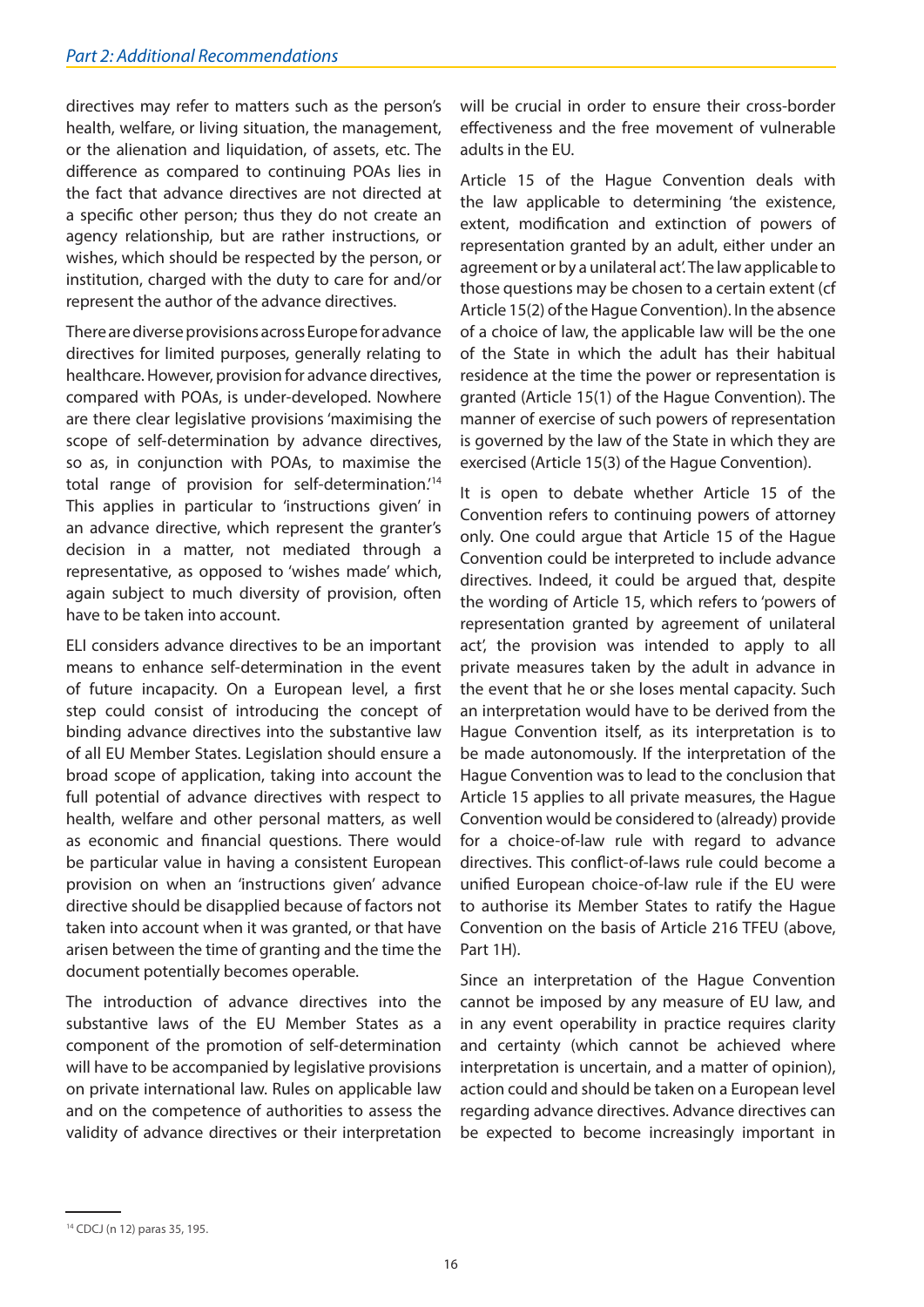<span id="page-16-0"></span>the coming years, as has been the case with lasting powers of attorneys in recent times.

ELI therefore proposes that EU legislative measures aimed at complementing the Hague Convention should include a conflict-of-laws rule similar to that provided for in Article 15 of the Hague Convention, which determines the law applicable to advance directives.

Furthermore, the fact that legislation on advance directives is currently under-developed offers an opportunity for the EU to take pioneer action in the field. It could propose an optional standard format for advance directives which would facilitate their use across Europe. Although the content of advance directives will vary with the wishes of every granter and any limits on permissibility in individual Member States, the overall format would be recognisable across Europe.

Additionally, the possibility should exist to register the existence of advance directives in a ECPR, the creation of which is suggested by ELI (above, Part 2.A).

In ELI's view, a European Certificate for advance directives and the possibility to register the existence of advance directives, combined with a clear choice-of-law rule (for which different solutions are imaginable; see above), are important measures of enhancement of protection and self-determination within the EU.

These suggestions, or some of them at least, might become unnecessary if the Hague Conference were to address these matters by way of a Protocol to the Hague Convention.

#### **C. Inclusion of a Conflicts Rule on** *Ex Lege* **Powers of Representation**

The management of vulnerable adults requires striking a delicate balance between the promotion of self-determination and protection.

Whereas guardianship is conceived as an *extrema ratio* means to address mental disabilities, granting a power of attorney to someone before incapacity allows them to choose a substitute freely and express their own wishes.

As an alternative or complement to the power of attorney, a possible means to take care of the patrimonial and non-patrimonial interests of a mentally disabled person is *ex lege* substitution by family members who, by law, are allowed to act as

representatives in a restricted field of matters as soon as the person concerned loses their decision-making capacity.

In some European jurisdictions, this power is expressly and generally granted to family members (parents, children over 18 years, and/or the other spouse or registered partner). In other jurisdictions, *ex lege* powers of representation are not provided for at all or are limited to specific issues, such as medical matters and organ transplants. Here, family members are allowed to take certain decisions on behalf of the person if they are no longer able to express their will. This possibility is sometimes conferred by legislation; sometimes it is based on custom and practice. On a comparative level, if representation by family members *ex lege* as an alternative to guardianship and lasting powers of attorney is one of the means of protection of the vulnerable person, the crucial question arises as to whether it involves a family matter for the purpose of Article 81(3) TFEU.

ELI considers that, where family members are automatically entitled to make decisions on behalf of a person who no longer has capacity, the actual issue at stake is the protection of a vulnerable adult, while family ties come into play as mere criteria of identification of the persons who will be in the best position to act on behalf of the person concerned and according to their presumed will.

Against this background, the *ex lege* power of representation of family members should fall under the 'protection of vulnerable adults' heading, which, in turn, is not a chapter of family law, but rather focuses on the protection of a person and their personal and financial interests. Indeed, many adults who are in need of protection have no family relationships and, therefore, *ex lege* substitution does not apply at all.

In summary, the rationale for the *ex lege* power of representation of family members pertains to the law of persons and not family law, notwithstanding the obvious interplay between the two matters.

Once the obstacle based on Article 81(3) TFEU is set aside, *ex lege* substitution by family members should be included among the means of protection of vulnerable adults, which the EU may deal with in the context of judicial cooperation in civil matters.

As mentioned earlier, huge differences exist between Member States concerning the field of application, the extent of substitution, the modalities, and the formalities of this power of representation. Where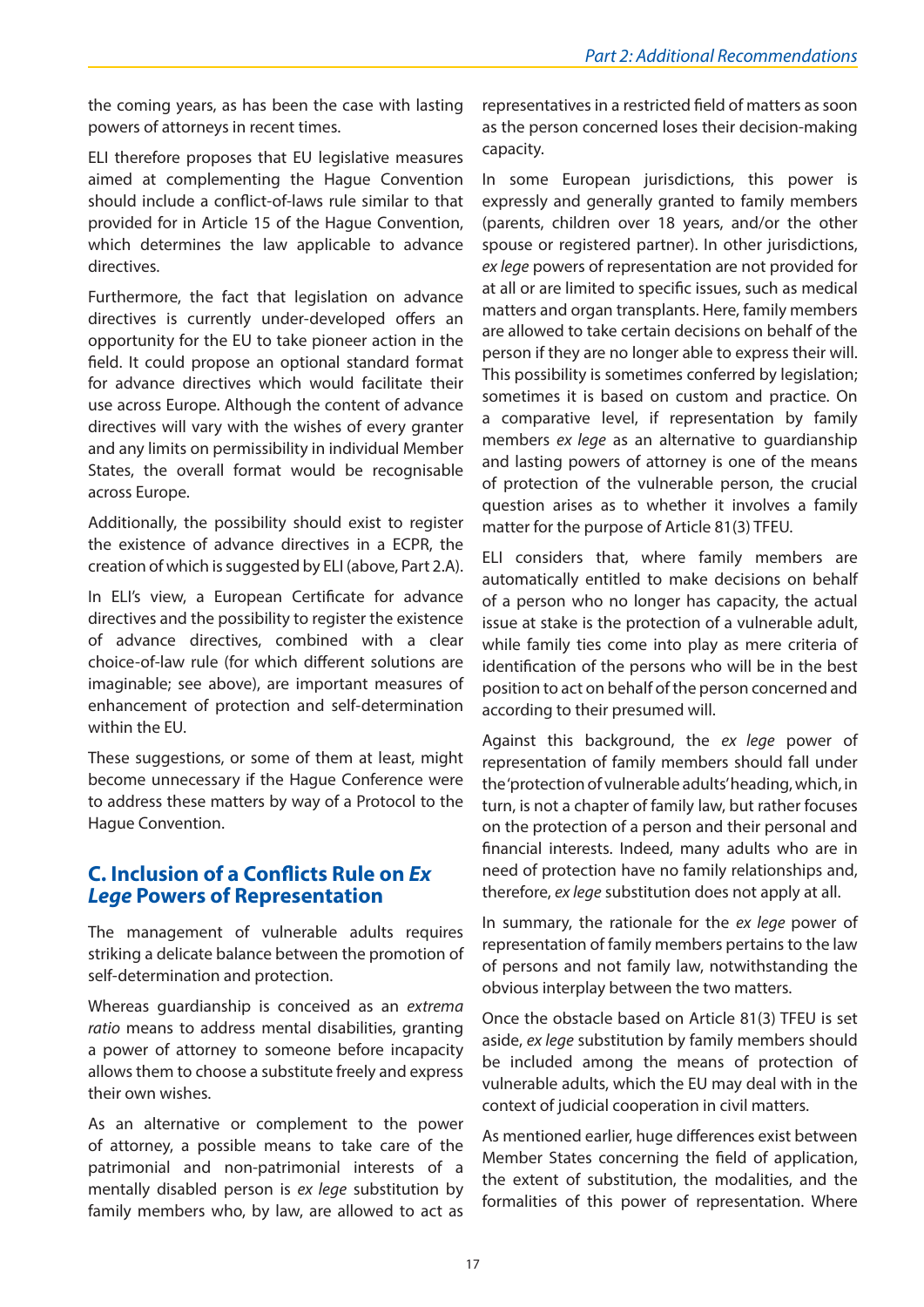<span id="page-17-0"></span>registration of the substitute is not required, issues concerning evidence of their right arise.

ELI suggests that legislative measures taken by the EU aiming at complementing the Hague Convention should take into account the *ex lege* power of representation by family members as a measure of protection of the adult in personal or patrimonial matters.

In particular, it would seem appropriate to adopt a choice-of-law rule inspired by that provided for in Article 15 of the Hague Convention. The choice-of-law rule concerning *ex lege* powers of representation could state as follows: '*Ex lege* powers of representation are governed by the law of the (Member) State in which the concerned adult has their habitual residence at the time when the powers are exercised'. A rule to this effect would rest on the same assumption as Article 15 of the Hague Convention, ie, that it is appropriate in cases of adult protection to refer to the habitual residence of the adult. However, while Article 15 of the Hague Convention refers to the time when the powers are granted, the choice-of-law rule regarding *ex lege* powers of representation rather should take as the relevant point in time the one at which the powers are relied upon. Referring to that moment in time would be consistent with the nature of *ex lege*  powers, which are not granted by the adult concerned but which apply automatically when they lose their capacity. For reasons of legal certainty, a choice of law by the interested adult should not be possible. Following the solution in Article 20 of the Hague Convention on Adults, the uniform European choiceof-law rule would be without prejudice to overriding mandatory provisions as they may be in force in the State where the *ex lege* powers of representation are invoked.

**D. Abolition of** *Exequatur* **Procedures** 

The 2020 ELI Report advocates the introduction of a uniform European *exequatur* procedure to be applied by all EU Member States (except Denmark) to measures of protection requiring enforcement and originating in another Member State of the Hague

Convention, modelled on the *exequatur* proceedings laid down in the Succession Regulation and the Matrimonial Property Regimes Regulation.<sup>15</sup> As the 2020 ELI Report states, procedural harmonisation of that kind would facilitate the cross-border movement of such measures within the European judicial area, increase the effectiveness of the measures concerned, bring more legal certainty, and limit the costs associated with the enforcement procedure, especially when the measure is to be enforced in two or more Member States other than the Member State where the measure was taken.

On closer inspection, it seems to be possible to even go a step further: in numerous EU regulations dealing with the cross-border enforcement of decisions and measures in civil matters, *exequatur* proceedings have been abolished altogether in favour of 'automatic' enforceability (most prominently in the Brussels Ibis Regulation<sup>16</sup> and the Brussels IIbis Recast Regulation<sup>17</sup>). Such enforceability by operation of law depends on two conditions. First, some procedural safeguards must be respected in the originating jurisdiction, such as the use of multilingual standard forms and the issuing of a certificate of enforceability. Second, legal remedies must be available to affected parties in the jurisdiction of execution. Numerous authors are of the opinion that automatic enforceability should be introduced into the Succession Regulation and the Matrimonial Property Regimes Regulation at the next opportunity. We do not see a reason why this welcome trend towards guaranteeing effective, rapid, and low-cost cross-border enforceability should stop short of protective measures issued by a Member State authority under the Hague Convention.

<sup>&</sup>lt;sup>15</sup> Council Regulation (EU) 2016/1103 of 24 June 2016 implementing enhanced cooperation in the area of jurisdiction, applicable law and the recognition and enforcement of decisions in matters of matrimonial property regimes [2016] OJ L183/1.

<sup>&</sup>lt;sup>16</sup> Regulation (EU) No 1215/2012 of the European Parliament and of the Council of 12 December 2012 on jurisdiction and the recognition and enforcement of judgments in civil and commercial matters [2012] OJ L351/1.

<sup>&</sup>lt;sup>17</sup> Council Regulation (EU) 2019/1111 of 25 June 2019 on jurisdiction, the recognition and enforcement of decisions in matrimonial matters and the matters of parental responsibility, and on international child abduction [2019] OJ L 178/1.